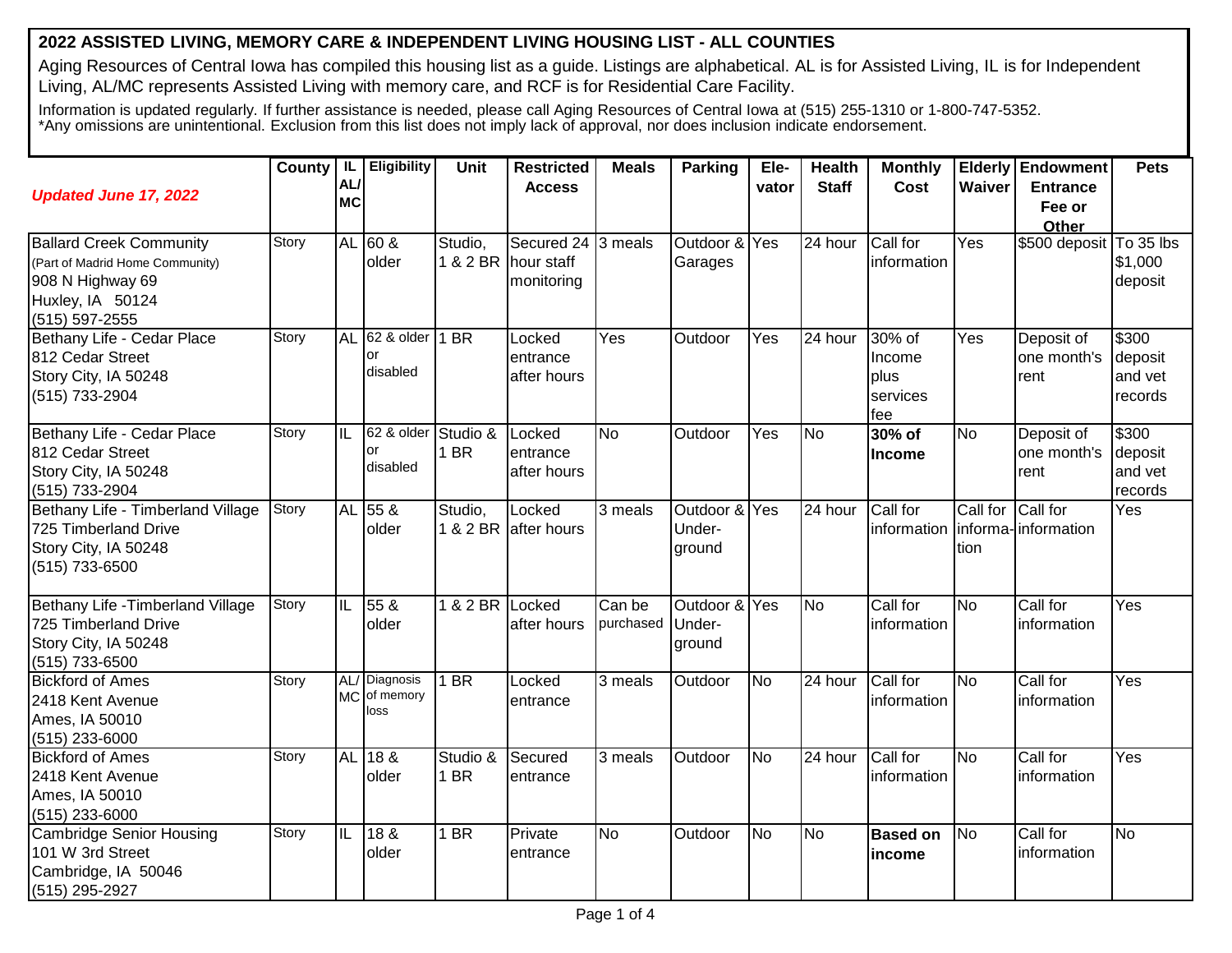| <b>Updated June 17, 2022</b>                                                                                                     | County | JL.<br>AL/<br><b>MC</b> | Eligibility                             | Unit                               | <b>Restricted</b><br><b>Access</b>        | <b>Meals</b>                 | <b>Parking</b>                         | Ele-<br>vator | <b>Health</b><br><b>Staff</b> | <b>Monthly</b><br>Cost    | Waiver    | <b>Elderly Endowment</b><br><b>Entrance</b><br>Fee or<br>Other | <b>Pets</b>                                            |
|----------------------------------------------------------------------------------------------------------------------------------|--------|-------------------------|-----------------------------------------|------------------------------------|-------------------------------------------|------------------------------|----------------------------------------|---------------|-------------------------------|---------------------------|-----------|----------------------------------------------------------------|--------------------------------------------------------|
| Green Hills Life-Plan Community<br>2200 Hamilton Drive<br>Ames, IA 50014<br>$(515)$ 357-5000                                     | Story  | IL                      | 55 &<br>older                           | 1-3 BR<br>Apts &<br>Town-<br>homes | Private<br>entrance                       | Available<br>for<br>purchase | Under-<br>ground<br>garages<br>and lot | Yes           | Available                     | Call for<br>information   | <b>No</b> | Call for<br>information<br>on purchase<br>and fees             | Apts: Up to<br>30 pounds;<br>no limit for<br>townhomes |
| <b>Green Hills Life-Plan Community</b><br>The Lindens Assisted Living<br>2355 Hamilton Dr.<br>Ames, IA 50014<br>$(515)$ 357-5000 | Story  |                         | AL 55 &<br>older                        | $1-2$ BR                           | Secured<br>entrance                       | 3 meals                      | Outdoor                                | Yes           | 24 hour                       | Call for<br>linformation  | No        | Call for<br>information                                        | Up to 30<br>pounds                                     |
| Heartwood House (Part of<br>Northcrest Community)<br>1801 20th Street<br>Ames, IA 50010<br>(515) 232-6760                        | Story  | <b>MC</b>               | AL/ Diagnosis<br>of memory<br>loss      | 44 2 BR<br>4 1 BR                  | Secured<br>entrance                       | 3 meals                      | Outdoor                                | <b>No</b>     | $\overline{24}$ hour          | Call for<br>information   | <b>No</b> | Call for<br>information                                        | <b>No</b>                                              |
| Independence Village of Ames<br>1325 Coconino Rd Suite 300<br>Ames, IA 50014<br>(515) 292-2858                                   | Story  |                         | AL 55 &<br>older                        | Studio,<br>Cottages                | Secured<br>1 & 2 BR entrance              | 3 meals                      | Outdoor & Yes<br>Off street            |               | 24 hour                       | Call for<br>information   | <b>No</b> | \$4,000 buy-<br>ın                                             | Pet<br>friendly                                        |
| Indian Creek Assisted Living -<br><b>Rolling Green Village</b><br>98 South 6th Street<br>Nevada, IA 50201<br>$(515)$ 382-6556    | Story  |                         | AL 55 &<br>older or<br>disabled         | 1 & 2 BR 24 hour                   | security<br>locked<br>entrance            | 3 meals                      | Outdoor & No<br>Garages                |               | 24 hour                       | Call for<br>information   | <b>No</b> | Call for<br>information                                        | Yes with<br>monthly<br>fee                             |
| Indian Creek Independent Living -<br><b>Rolling Green Village</b><br>98 South 6th Street<br>Nevada, IA 50201<br>$(515)$ 382-6556 | Story  | IIL                     | 55 <sub>8</sub><br>older or<br>disabled | 1 & 2 BR                           | 24 hour<br>security<br>locked<br>entrance | 3 meals                      | Outdoor & No<br>Garages                |               | 24 hour<br>access             | Call for<br>information   | <b>No</b> | Call for<br>information                                        | Yes with<br>monthly<br>fee of<br>\$26.50               |
| <b>Keystone Apartments</b><br>3115 Roy Key Avenue<br>Ames, IA 50010<br>(515) 975-3062                                            | Story  | IIL                     | 62 & older<br>or mobility<br>issue      | 1 BR                               | Locked<br>entrance<br>with<br>intercom    | <b>No</b>                    | Outdoor                                | Yes           | <b>No</b>                     | 30% of<br>income          | <b>No</b> | Deposit<br>equal to one<br>month rent                          | 1 pet with<br>\$300 dep or<br>service<br>animal        |
| <b>Linden Apartments</b><br>1111 Parkway Drive<br>Boone, IA 50036<br>(515) 432-2340                                              | Story  | IIL                     | 55 <sub>8</sub><br>older                | Studio &<br>1 BR                   | Locked<br>entrance                        | <b>No</b>                    | Outdoor                                | Yes           | No                            | Call for<br>information   | <b>No</b> | Call for<br>information                                        | <b>No</b>                                              |
| <b>Maxwell Senior Housing</b><br>701 5th Street<br>Maxwell, IA 50161<br>(515) 295-2927                                           | Story  | IIL                     | 62 &<br>older or<br>disabled            | 1 & 2 BR None                      |                                           | No                           | Outdoor                                | <b>No</b>     | No                            | <b>Based on</b><br>income | No        | \$327-371<br>deposit                                           | Up to $20$<br>pounds-<br>one pet<br>only               |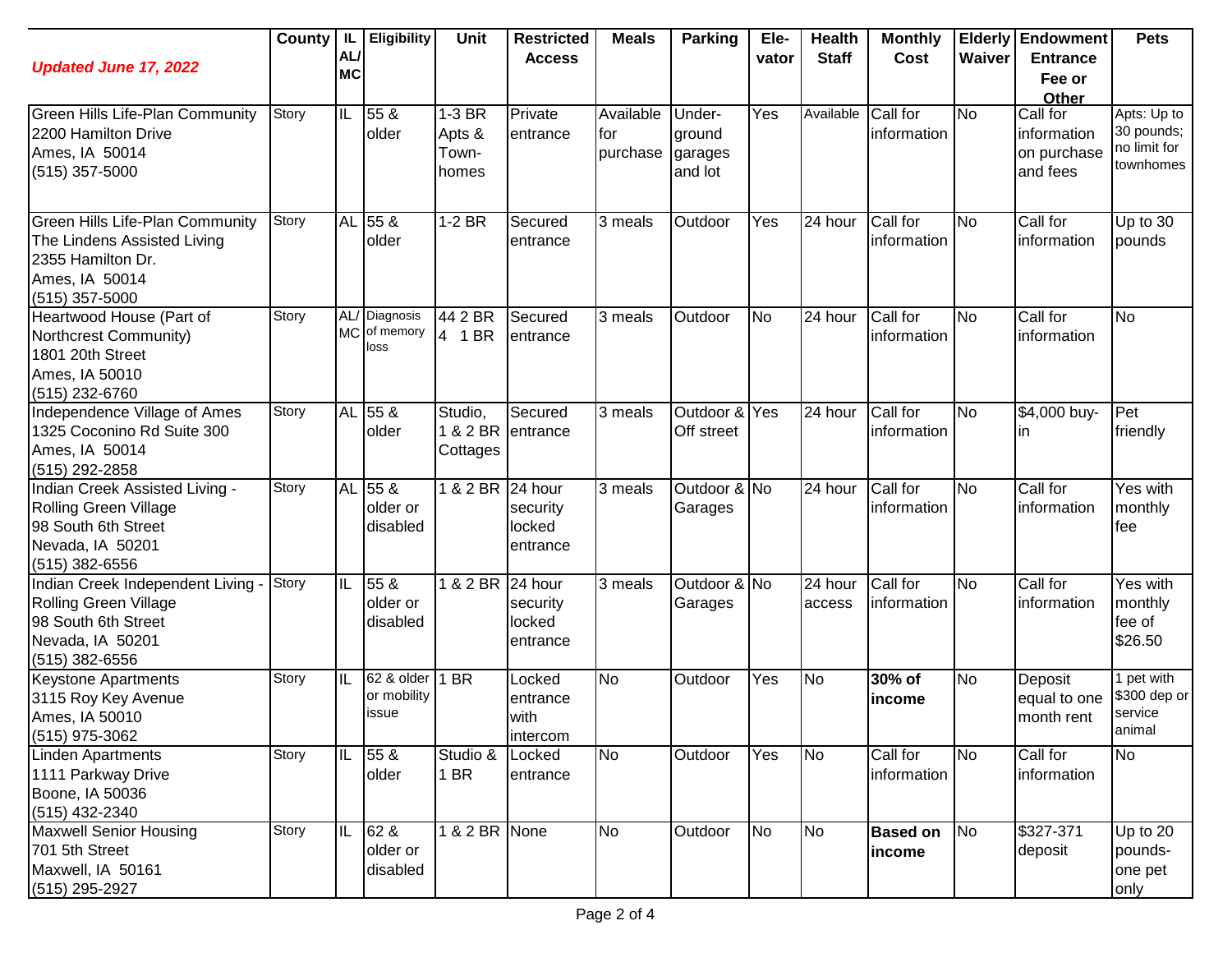| <b>Updated June 17, 2022</b>                                                                              | County | IL.<br><b>AL</b><br><b>MC</b> | <b>Eligibility</b>                    | <b>Unit</b>               | <b>Restricted</b><br><b>Access</b>     | <b>Meals</b>         | Parking                                    | Ele-<br>vator | <b>Health</b><br><b>Staff</b> | <b>Monthly</b><br>Cost                         | Waiver                               | <b>Elderly Endowment</b><br><b>Entrance</b><br>Fee or<br>Other | <b>Pets</b>                                                     |
|-----------------------------------------------------------------------------------------------------------|--------|-------------------------------|---------------------------------------|---------------------------|----------------------------------------|----------------------|--------------------------------------------|---------------|-------------------------------|------------------------------------------------|--------------------------------------|----------------------------------------------------------------|-----------------------------------------------------------------|
| Nevada Park Elderly<br>833 S 13th Street<br>Nevada, IA 50201<br>(515) 290-1840                            | Story  | IL                            | 62 &<br>older                         | <b>BR</b>                 | None                                   | <b>No</b>            | Outdoor                                    | <b>No</b>     | N <sub>o</sub>                | <b>Based on</b><br>income/<br><b>Section 8</b> | N <sub>o</sub>                       | Call for<br>information                                        | <b>NO</b>                                                       |
| Northcrest Community<br>2300 Northcrest Pkwy.<br>Ames, IA 50010<br>(515) 232-6760                         | Story  | IIL                           | 62& older 1 & 2 BR Secured            | Apts or<br>Town-<br>homes | entrance                               | Meals<br>available   | Outdoor,<br>Garages<br>with Town-<br>homes | Yes           | Available                     | Call for<br>information                        | <b>No</b>                            | Call for<br>information -<br>endowment<br>fee                  | Service or<br>emo<br>support<br>animals                         |
| Northcrest Community<br>2300 Northcrest Pkwy.<br>Ames, IA 50010<br>(515) 232-6760                         | Story  |                               | $AL/62$ &<br>MC older                 | 1 & 2 BR                  | <b>ISecured</b><br>entrance            | $\overline{3}$ Meals | Outdoor                                    | Yes           | 24 Hour                       | Call for<br>information                        | N <sub>o</sub>                       | Call for<br>information                                        | Service or<br>emo<br>support<br>animals                         |
| Northridge Village<br>3300 George W Carver Ave<br>Ames, Iowa 50010<br>515-232-1000                        | Story  |                               | AL 55 & over 1 & 2 BR                 |                           | Locked<br>Entrance                     | $\overline{3}$ Meals | Outdoor                                    | Yes           | Yes                           | Call for<br>information                        | <b>No</b>                            | Call for<br>information                                        | Up to 50<br>pounds<br>with \$500<br>deposit                     |
| Northridge Village<br>3300 George W Carver Ave<br>Ames, Iowa 50010<br>515-232-1000                        | Story  | IL                            | 55 & over 1 & 2 BR                    |                           | Locked<br>entrance                     | 2 Meals              | Garages<br>& Outdoor                       | Yes           | ER                            | Call for<br>pendant information                | <b>No</b>                            | Call for<br>information                                        | Up to 50<br>pounds<br>with \$500<br>deposit                     |
| Northridge Village<br>3300 George W Carver Ave<br>Ames, Iowa 50010<br>515-232-1000                        | Story  | AL/<br><b>MC</b>              | 55 & over                             | 1 BR                      | Secured                                | 3 Meals              | Outdoor                                    | Yes           | Yes                           | Call for<br>information                        | <b>No</b>                            | Call for<br>information                                        | <b>No</b>                                                       |
| Regency Retirement Residence of Story<br>Nevada<br>418 W 4th Street<br>Nevada, IA 50201<br>(515) 382-6169 |        | IL                            | 55 &<br>older                         | 1 & 2 BR Locked<br>Condos | entrance                               | <b>No</b>            | Outdoor & No<br>Garages                    |               | N <sub>o</sub>                | Call for<br>information                        | <b>No</b>                            | Call for<br>information                                        | Case-by-<br>case                                                |
| Regency V<br>3001 Regency Court<br>Ames, IA 50010<br>(515) 232-8079                                       | Story  | IIL                           | 55 <sub>8</sub><br>older              | $\overline{BR}$           | Secured<br>entrance                    | <b>No</b>            | Outdoor                                    | Yes           | <b>No</b>                     | 30% of<br>income/<br><b>Section 8</b>          | <b>No</b>                            | Deposit of<br>one month's<br>rent                              | Up to 20<br>pounds<br>\$300<br>deposit                          |
| Rose of Ames (The)<br>1315 Coconino Road<br>Ames, IA 50014<br>$(515)$ 268-8828                            | Story  |                               | AL 55 &<br>older or<br>disabled       | 1 & 2 BR 24 hour          | security<br>locked<br>entrance         | Yes                  | Off street Yes                             |               | 24 hour                       | Income<br>guidelines                           | Yes-<br>Call for<br>informa-<br>tion | \$800 security 20 lb and<br>deposit                            | able to<br>care                                                 |
| Stonehaven Apartments<br>421 Stonehaven Drive<br>Ames, IA 50010<br>(515) 975-3062                         | Story  | IL                            | 62 &<br>older or<br>mobility<br>issue | Studio &<br>1 BR          | Locked<br>entrance<br>with<br>intercom | <b>No</b>            | Off street                                 | Yes           | N <sub>o</sub>                | 30% of<br>income                               | <b>No</b>                            | Deposit of<br>one month's<br>rent                              | I allowed to<br>30 lbs w/<br>\$300 dep<br>unless serv<br>animal |